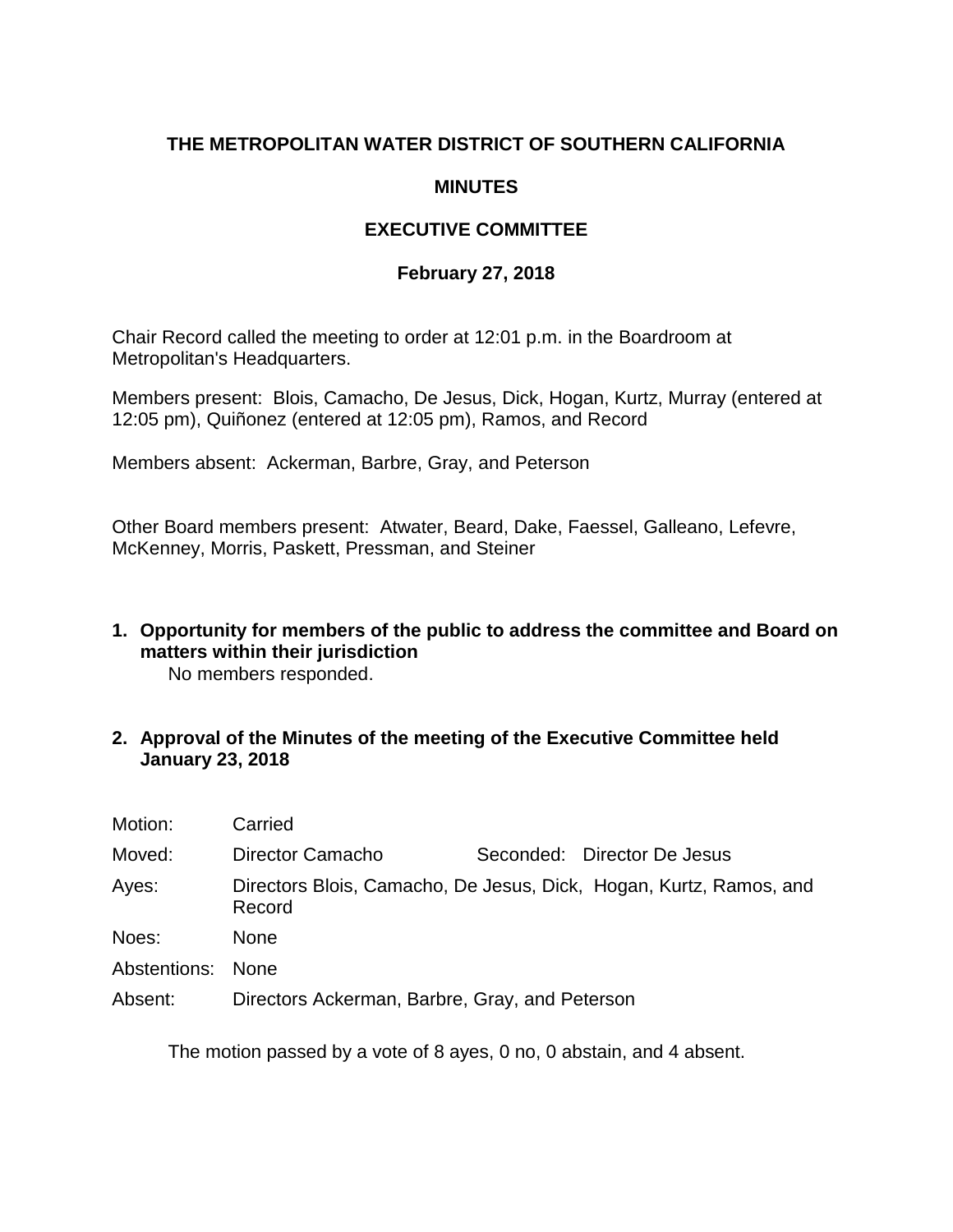### **3. CHAIRMAN'S REPORT**

None

## **4. OTHER MATTERS**

None

# **5. CONSENT CALENDAR ITEMS – ACTION**

None

# **6. OTHER BOARD ITEMS – ACTION**

None

## **7. BOARD INFORMATION ITEMS**

None

## **8. DEPARTMENT HEAD'S REPORTS**

a. Subject: General Manager's report of Metropolitan's activities

Presented by: General Manager Jeffrey Kightlinger

General Manager had nothing to add to his written report.

b. Subject: General Counsel's report of Legal Department activities Presented by: General Counsel Marcia Scully General Counsel had nothing to add to her written report. c. Subject: General Auditor's report of Audit Department activities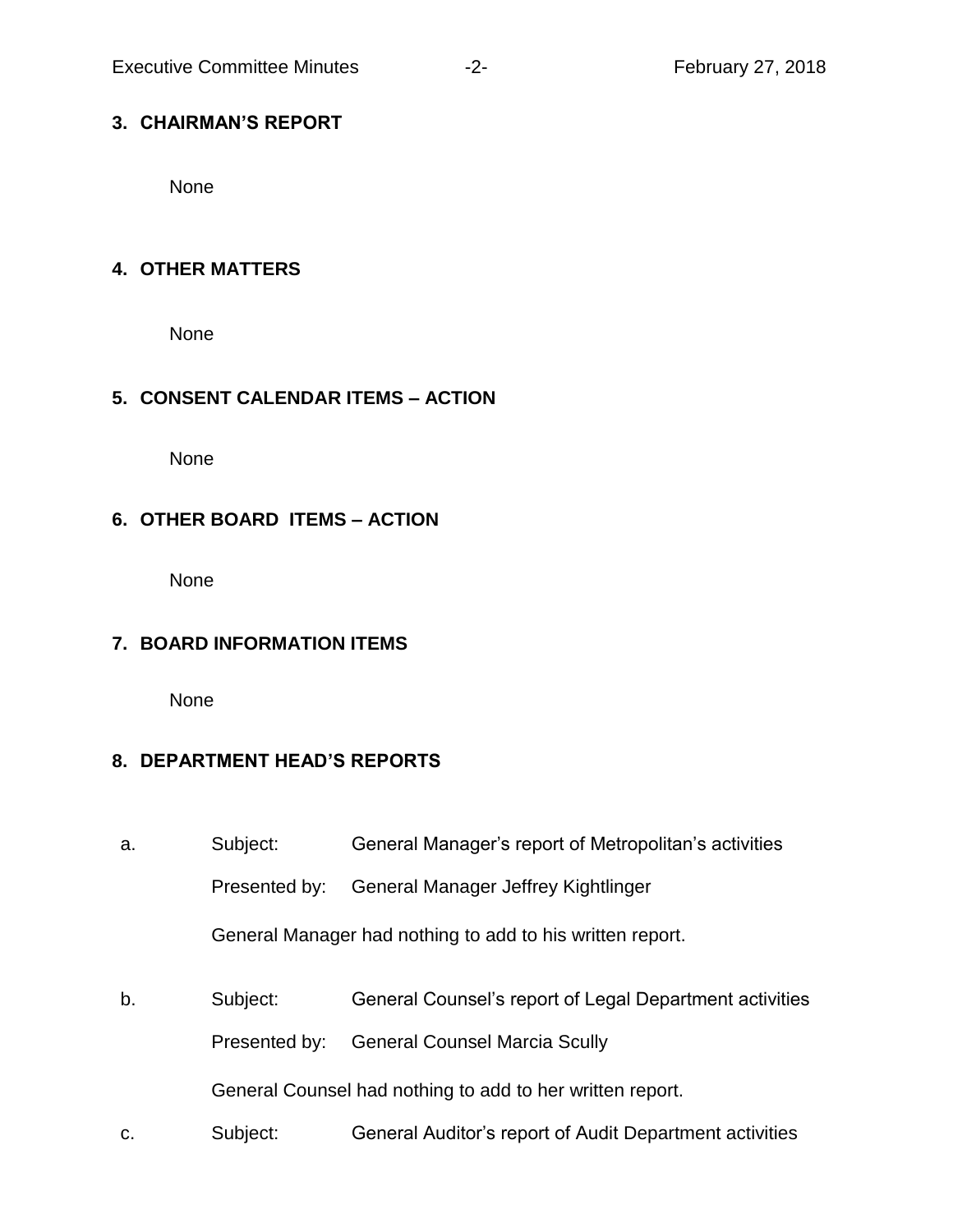Presented by: General Auditor Gerry Riss

General Auditor had nothing to add to his written report.

d. Subject: Ethics Officer's report of Ethics Department activities

Presented Interim Ethics Officer Gerry Riss

by:

Interim Ethics Officer had nothing to add to his written report.

# **9. COMMITTEE REPORTS AND ITEMS**

a. Subject: Finance and Insurance Committee

Presented by: Committee Vice Chair Dake

Committee Vice-Chair Dake announced that at the March meeting, staff will present the Budget and Rates Workshop #3.

b. Subject: Water Planning and Stewardship Committee

Presented by: Committee Vice Chair Atwater

Committee Vice Chair Atwater said that the committee agenda in the month of March will include the following five items:

- 1. Adopt CEQA determination and authorize: (1) agreement with the State Water Contractors, Inc. to pursue 2018 Sacramento Valley water transfer supplies; and (2) \$5 per acre-foot initial administrative deposit not to exceed \$500,000
- 2. Review of potential modifications and additions to Metropolitan's Conservation Program
- 3. Water Surplus and Drought Management Report
- 4. Proposed future supply action funding program
- 5. Observation on Cape Town water crisis Day Zero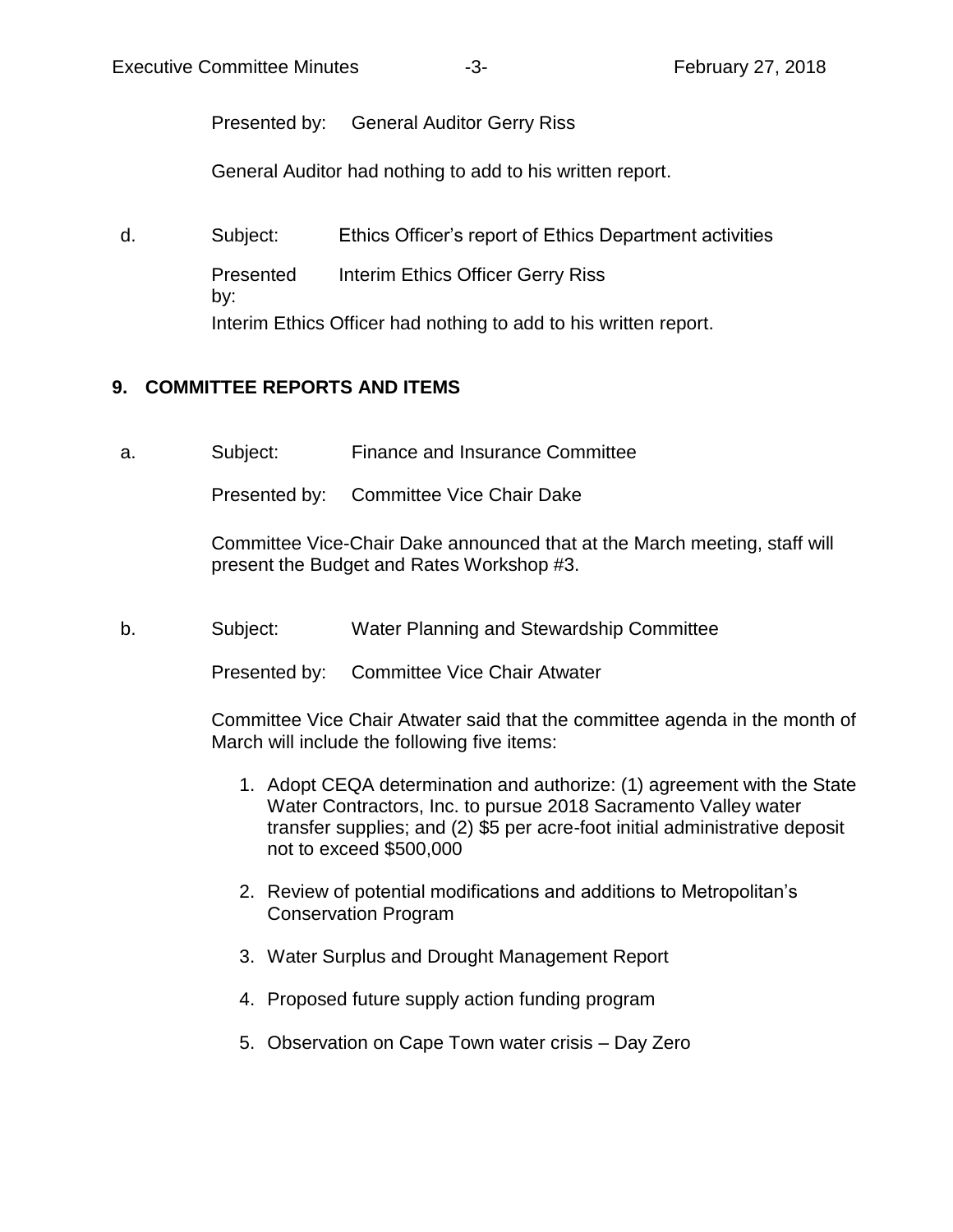### c. Subject: Engineering and Operations Committee

Presented by: Committee Vice Chair Blois

Vice Chair Blois announced that the committee will have three action items including:

- 1. Certification of a Supplemental Environmental Impact Report and approve project for planned inspections and maintenance of the Foothill Feeder
- 2. Preliminary design of upgrades to the San Gabriel Tower on the Upper Feeder, and
- 3. A construction contract for an operations and maintenance service center for the Orange County operating region

Three oral reports will also be presented including:

- 1. The annual update on Seismic Resilience
- 2. An update on Recycled Water, and
- 3. An update on Security

d. Subject: Communications and Legislation Committee

Presented by: Committee Chair Kurtz

Chair Kurtz announced that the committee will have two action items scheduled for consideration in March:

- 1. To award a three-year, multi-media water conservation campaign for a not-to-exceed amount of \$14.7 million, and
- 2. Consider support for Proposition 68, the parks, environment and water bond that will be on the June ballot.

The committee will hear an update on the Safe Drinking Water Act Legislation, and will also have our regular reports from Sacramento and Washington as well as an update on other External Affairs activities.

e. Subject: Organization, Personnel and Technology Committee

Presented by: Committee Chair Ramos

Chair Ramos announced that in March, the committee will confer with labor negotiators in closed session and receive an update on Metropolitan's Business Outreach Program.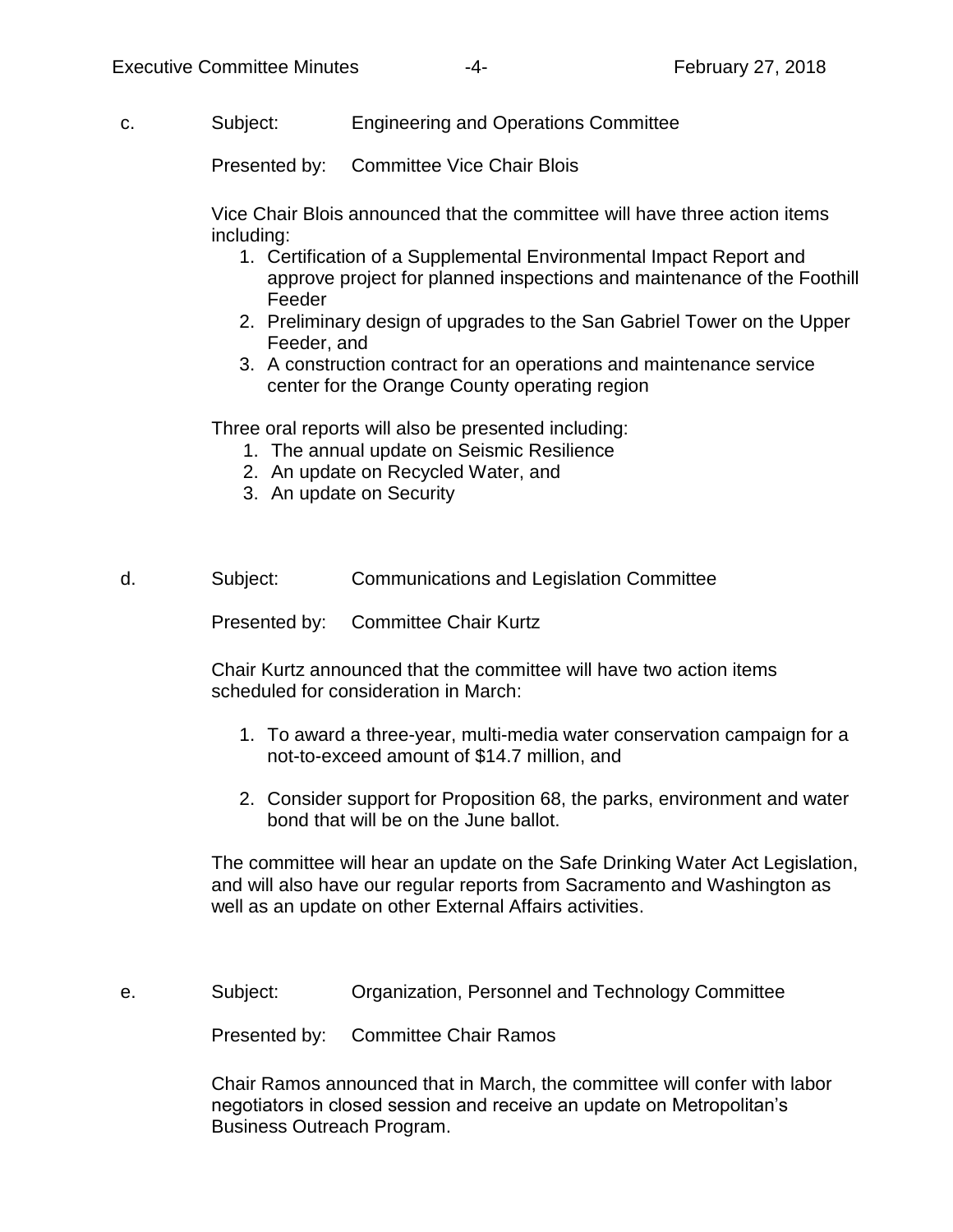f. Subject: Legal and Claims Committee

Presented by: Committee Chair Quiñonez

Committee Chair Quiñonez announced that in closed session, the committee will hear a report on existing litigation, *Brian May v. Metropolitan,* and will consider authorizing an increase in the legal services contract with the law firm of Atkinson, Andelson, Loya, Ruud & Romo.

The committee will also hear in closed session, a report on the *San Diego County Water Authority v. Metropolitan* cases, and an oral report in closed session on the Oroville spillway lawsuits.

Committee Chair Quiñonez noted that the committee will begin earlier starting at 8:30 a.m.

g. Subject: Real Property and Asset Management Committee

Presented by: Committee Chair Camacho

Chair Camacho announced that the Real Property and Asset Management will not be holding a committee meeting in the month of March.

h. Subject: Approve draft committee and board meeting agendas and schedule for March 2018

Presented by: Chair Record

Motion: Approve draft committee and board meeting agendas and schedule for March 2018

Motion: Carried

Moved: Director De Jesus Seconded: Director Blois

Ayes: Directors Blois, Camacho, De Jesus, Dick, Hogan, Kurtz, Murray, Quiñonez, Ramos, and Record

| Noes:             | <b>None</b>                                    |
|-------------------|------------------------------------------------|
| Abstentions: None |                                                |
| Absent:           | Directors Ackerman, Barbre, Gray, and Peterson |

The motion passed by a vote of 10 ayes, 0 no, 0 abstain, and 4 absent.